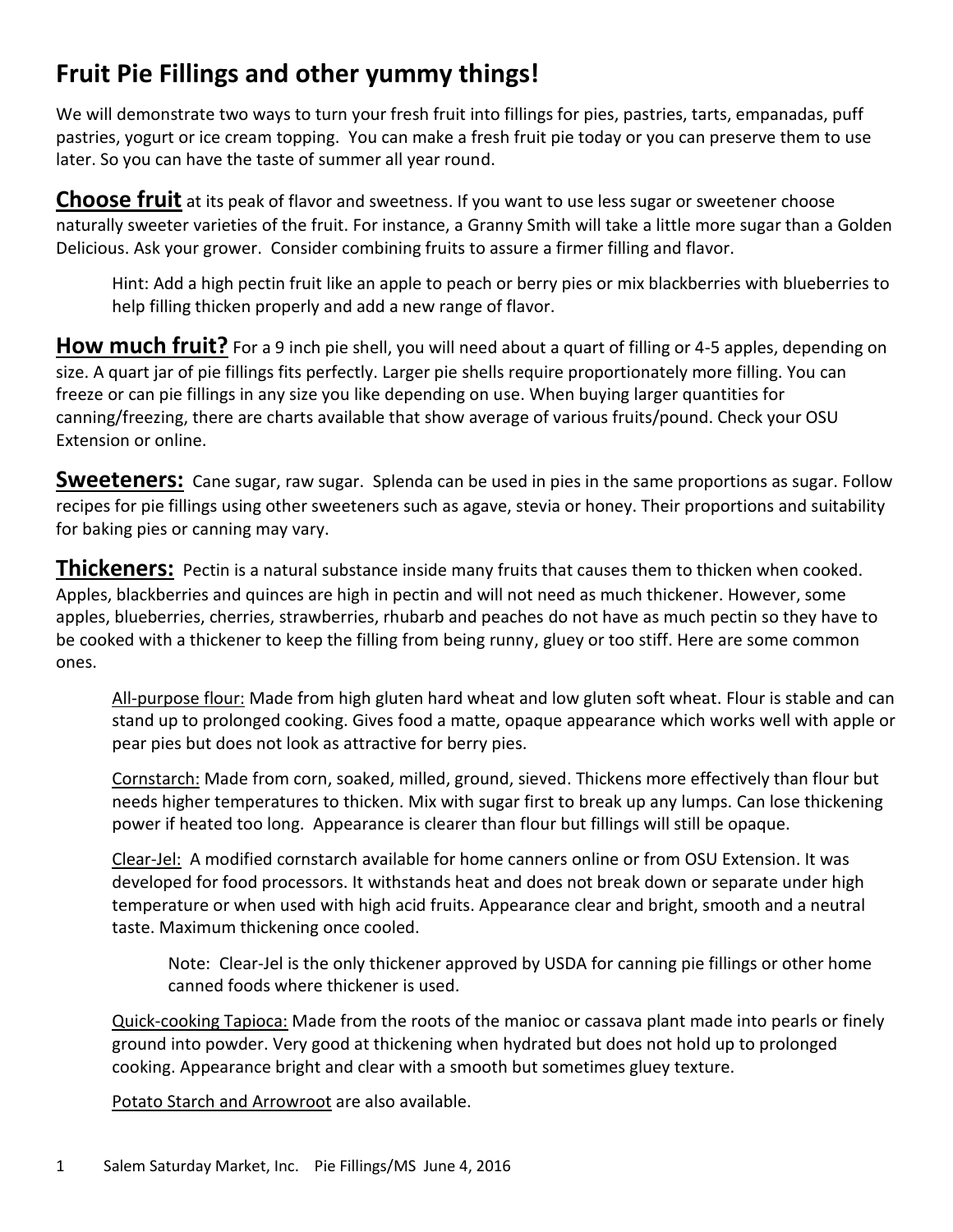**Spices, a little brightness and butter!** Don't forget spices. Apple pie would not be apple pie without cinnamon. Try nutmeg with berries and ground cloves for peaches and apricots. Ginger goes with just about every fruit.

Lemon: Most fruit pies need a little extra acidity to brighten the flavor. A squirt of lemon juice, some zest or even a splash of balsamic vinegar will add another note of flavor.

Butter! Of course. Dot the pie filling with dabs of butter before you put the second top crust on for richness and taste.

**Cooked or uncooked?** Uncooked fillings are most often used for pies, empanadas, cobblers using blueberries, rhubarb, berries of all kinds, apples. On the other hand, cooked fillings provide the cook an advantage. You can control the texture of the filling more consistently before freezing it or canning it or baking it into the finished product with no surprises. Shortens the learning curve. Perfect pie filling every time! Here is a basic recipe but there are many ones in your cookbook. Experiment.

# **Basic fresh fruit pie filling**

4-6 cups of chopped fruit or berries (frozen fruit or canned fruit can be used, use juice to dissolve thickener) *1-2 Tablespoons cornstarch OR 2-4 Tbsps. flour/tapioca OR 1 ½ -3 Tbsps. Clear-Jel)* ½ cup brown or white sugar or Splenda (adjust to taste) Lemon zest or ½ tsp lemon juice Pinch of salt ½ to 2 teaspoons spices 1 tablespoon butter

Uncooked? Mix thickener, spices, sugar, pinch of salt together. Toss with fruit and lemon to coat. Pour fruit mixture into 9" pie uncooked pie shell. Dot with bits of butter. Cover with top crust, crimp and seal. May brush with egg wash or milk. Bake at 425 degrees 40-50 minutes or until top crust is golden brown.

Cooked filling? Crush 1 cup of fruit with sugar and place in pan. Simmer on low heat until sugar is dissolved. Combine the thickener with equal amount of water in a small bowl, mix thoroughly. Add to pan with fruit. Cook over medium heat until mixture comes to boil and is clear and thick. Pour into large bowl and let cool until warm. Fold in remaining fruit which has been tossed with the spices, salt and lemon. Let cool before pouring into 9 "piecrust. Dot with butter and add top crust. Seal the crust with vent holes. Bake 375 degrees 40 minutes. Cover edges with foil if getting too brown.

# **Fresh Strawberry Pie:**

1 cup sugar 3 Tablespoons cornstarch or Clear-Jel 1 quart fresh berries of any kind ½ cup water 2 teaspoons lemon juice 1 (9-inch baked pie shell or cookie crust)

Crush  $\frac{1}{2}$  of the strawberries with the lemon juice and water in a saucepan. Mix sugar, thickener together to smooth powder. Add to the crushed strawberries. Cook until thickened. Chill. Fill cooled pie shell with remaining berries, halved and cover with cooked mixture. Top with whipped cream. Chill.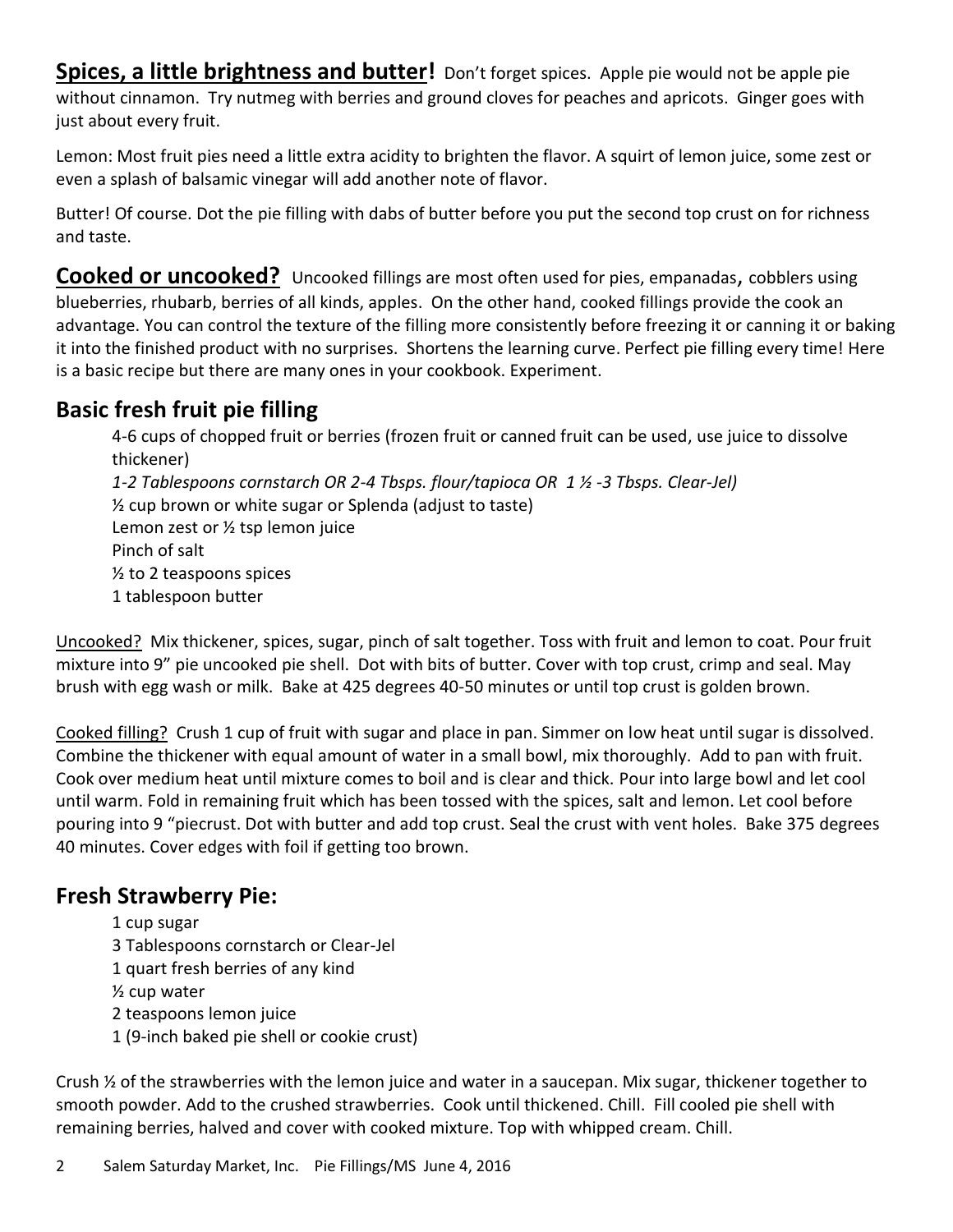## **Preserving for Long-term storage:**

You can make pie fillings from your own frozen fruit or from store bought frozen fruits or canned fruit, such as peaches, berries, cherries. All you have to do is thaw them and drain away excess juice or syrup. You may have to compensate for the sugar used in freezing or canning when you are making your pie filling. If your pie filling recipe calls for water to dissolve a thickener, be sure to use some of the juice or syrup from the fruit for added flavor.

Frozen: Any cooked filling can be frozen in freezer containers or even freezer bags in convenient sizes for 6 months for best flavor. Smaller containers may be used for yogurt or ice cream toppings or to drizzle over pound cake. A quart sized container fills an 8" or 9" pie shell or a dozen small tart or puff pastry shells. Thaw the filling in the refrigerator. Do not use a microwave to thaw. It may break down the thickener used. Clear-Jel or cornstarch work best but other thickeners will work as well. Use in 6 months.

#### **Freezer Peach (Apricot) Pie Filling** Makes 3 quarts of filling

12 cups fresh peaches, peeled and sliced 2 cups sugar 5-6 Tablespoons tapioca or Clear Jel

Mix sliced peaches and any reserved juice with 1  $\frac{1}{2}$  cups sugar in a large pot. Bring to a boil. Add the other  $\frac{1}{2}$ cup sugar mixed with the tapioca. Boil again for 1 minute, stirring gently. You do not want it to be mush. Remove from heat and cool. Divide and place in freezer containers. Each quart of filling will make 1 pie. Thaw as needed and use to make a pie as you would with a regular fruit pie.

Canned: Any cooked filling using Clear-Jel can be safely preserved in glass quart or pint jars in a boiling water bath. It will be waiting on your shelf for that winter pie, or cobbler for a potluck or whatever. Be sure to consult your Ball Canning book or your OSU Extension for information on show to safely can using this method and how long your pie filling needs to be processed to assure the best flavor. A pressure canner is not needed.

### **Canned blackberry pie filling** Makes 7 quart jars.

6 quarts fresh blackberries. 7 cups sugar 1 ¾ cup Clear Jel 1 teaspoon cinnamon 9 1/3 cup water or juice ½ cup lemon juice

Combine Clear-Jel, sugar, cinnamon in large pan. Add water/juice and mix until smooth. Heat until mixture bubbles, stirring constantly. Add berries and fold in. Remove from heat. Fill 7 quart jars leaving 1" headspace Process in boiling water bath for 35 minutes. Remove jars with canning tongs and cool. Test seals, label and store in cool, dry place for up to 1 year.